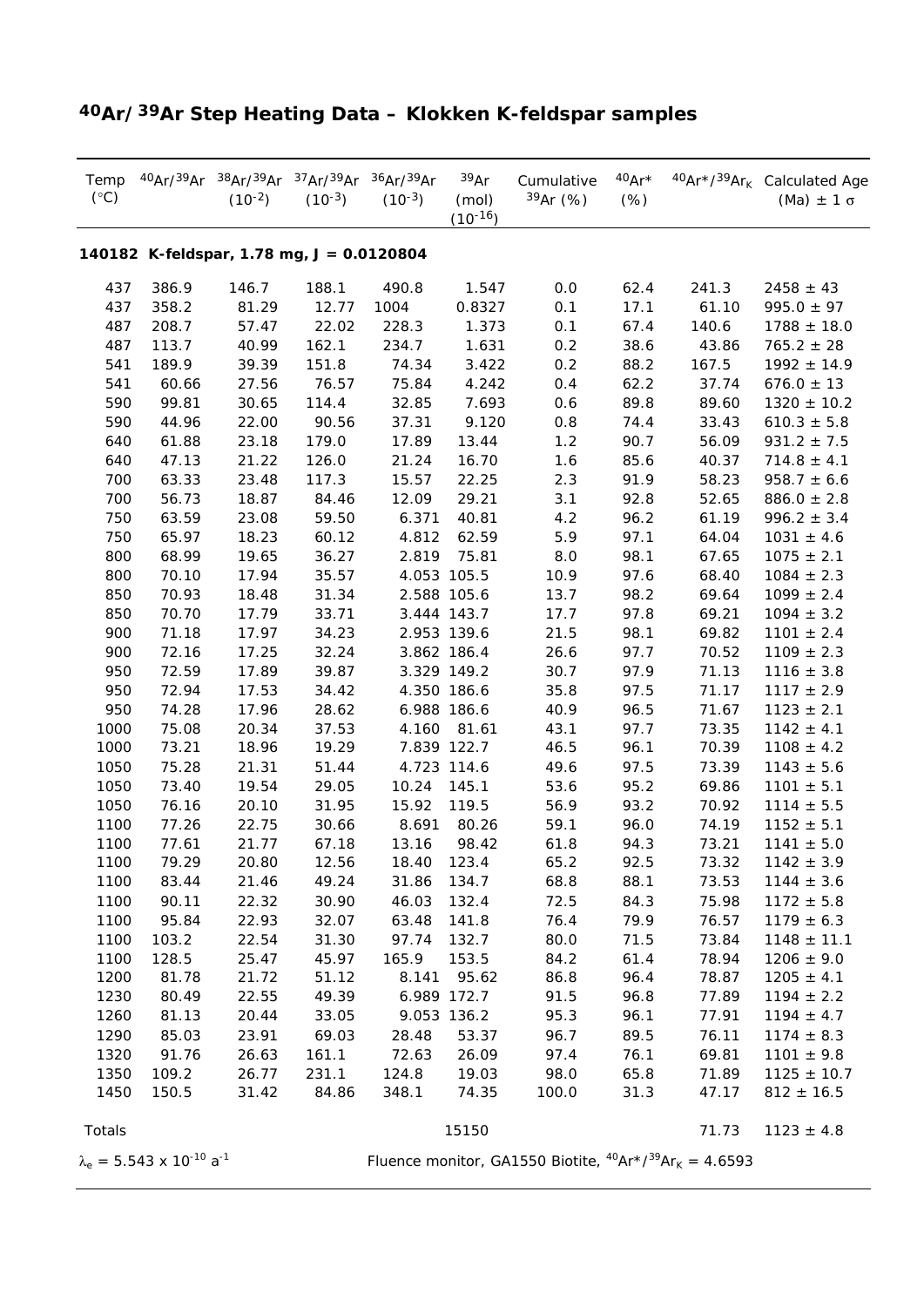| Temp<br>$(^{\circ}C)$                           | 40Ar/39Ar                                  | 38Ar/39Ar<br>$(10^{-2})$ | 37Ar/39Ar<br>$(10^{-4})$ | 36Ar/39Ar<br>$(10^{-3})$ | 39Ar<br>(mol)<br>$(10^{-15})$ | Cumulative<br>39Ar (%)                                                                                          | $40Ar*$<br>$(\%)$ |       | 40Ar*/39Ar <sub>k</sub> Calculated Age<br>(Ma) $\pm$ 1 $\sigma$ |  |
|-------------------------------------------------|--------------------------------------------|--------------------------|--------------------------|--------------------------|-------------------------------|-----------------------------------------------------------------------------------------------------------------|-------------------|-------|-----------------------------------------------------------------|--|
| 140025F<br>K-feldspar, 0.89 mg, $J = 0.0119595$ |                                            |                          |                          |                          |                               |                                                                                                                 |                   |       |                                                                 |  |
| 437                                             | 209.7                                      | 274.2                    | 2833                     | 130.6                    | 0.3188                        | 0.1                                                                                                             | 81.4              | 170.7 | $2002 \pm 19.2$                                                 |  |
| 437                                             | 104.2                                      | 93.17                    | 4.650                    | 274.4                    | 0.1873                        | 0.2                                                                                                             | 21.7              | 22.58 | $430.2 \pm 35$                                                  |  |
| 487                                             | 98.68                                      | 132.9                    | 1.638                    | 88.16                    | 0.5319                        | 0.5                                                                                                             | 73.1              | 72.12 | $1119 \pm 6.9$                                                  |  |
| 487                                             | 38.40                                      | 39.37                    | 313.8                    | 68.08                    | 0.6068                        | 0.7                                                                                                             | 46.3              | 17.76 | $346.5 \pm 9.0$                                                 |  |
| 541                                             | 53.31                                      | 87.93                    | 184.2                    | 18.61                    | 1.782                         | 1.5                                                                                                             | 88.7              | 47.30 | $806.8 \pm 4.0$                                                 |  |
| 541                                             | 22.66                                      | 31.76                    | 364.4                    | 23.64                    | 1.508                         | 2.1                                                                                                             | 66.9              | 15.16 | $299.8 \pm 3.6$                                                 |  |
| 590                                             | 39.28                                      | 65.54                    | 415.9                    | 15.42                    | 2.597                         | 3.3                                                                                                             | 87.1              | 34.19 | $616.9 \pm 3.8$                                                 |  |
| 590                                             | 23.31                                      | 30.78                    | 1272                     | 21.29                    | 1.715                         | 4.0                                                                                                             | 70.9              | 16.52 | $324.4 \pm 3.5$                                                 |  |
| 640                                             | 35.63                                      | 62.27                    | 859.0                    | 13.83                    | 2.277                         | 5.0                                                                                                             | 87.1              | 31.03 | $568.0 \pm 3.8$                                                 |  |
| 640                                             | 26.86                                      | 25.66                    | 1424                     | 24.28                    | 1.525                         | 5.6                                                                                                             | 71.4              | 19.19 | $371.7 \pm 3.6$                                                 |  |
| 700                                             | 34.02                                      | 49.55                    | 826.6                    | 11.26                    | 1.678                         | 6.4                                                                                                             | 88.7              | 30.19 | $554.7 \pm 5.1$                                                 |  |
| 700                                             | 34.03                                      | 23.50                    | 435.6                    | 25.24                    | 1.310                         | 6.9                                                                                                             | 76.6              | 26.07 | $488.4 \pm 4.2$                                                 |  |
| 750                                             | 37.11                                      | 43.03                    | 232.5                    | 14.69                    | 1.472                         | 7.6                                                                                                             | 86.9              | 32.25 | $587.0 \pm 3.5$                                                 |  |
| 750                                             | 39.91                                      | 22.97                    | 189.4                    | 19.89                    | 1.420                         | 8.2                                                                                                             | 84.0              | 33.52 | $606.7 \pm 6.4$                                                 |  |
| 800                                             | 40.16                                      | 35.19                    | 342.9                    | 16.40                    | 1.427                         | 8.8                                                                                                             | 86.7              | 34.81 | $626.2 \pm 4.3$                                                 |  |
| 800                                             | 42.56                                      | 22.75                    | 0.9245                   | 26.47                    | 1.615                         | 9.5                                                                                                             | 80.4              | 34.23 | $617.5 \pm 4.7$                                                 |  |
| 850                                             | 41.64                                      | 31.74                    | 483.6                    | 25.31                    | 1.754                         | 10.3                                                                                                            | 80.8              | 33.64 | $608.5 \pm 5.1$                                                 |  |
| 850                                             | 46.41                                      | 22.63                    | 1.031                    | 32.30                    | 2.071                         | 11.2                                                                                                            | 78.3              | 36.35 | $649.5 \pm 6.6$                                                 |  |
| 900                                             | 42.33                                      | 28.18                    | 509.4                    | 22.21                    | 2.120                         | 12.1                                                                                                            | 83.3              | 35.27 | $633.3 \pm 6.1$                                                 |  |
| 900                                             | 46.23                                      | 24.70                    | 0.7905                   | 30.79                    | 2.706                         | 13.2                                                                                                            | 79.2              | 36.60 | $653.3 \pm 4.7$                                                 |  |
| 950                                             | 40.75                                      | 34.85                    | 465.6                    | 17.49                    | 3.237                         | 14.6                                                                                                            | 86.1              | 35.06 | $630.1 \pm 5.5$                                                 |  |
| 950                                             | 41.57                                      | 30.76                    | 23.65                    | 23.47                    | 4.474                         | 16.6                                                                                                            | 82.1              | 34.13 | $616.0 \pm 3.7$                                                 |  |
| 950                                             | 43.88                                      | 35.20                    | 49.33                    | 32.14                    | 5.875                         | 19.1                                                                                                            | 77.2              | 33.86 | $611.9 \pm 4.3$                                                 |  |
| 1000                                            | 36.02                                      | 48.03                    | 193.7                    | 15.87                    | 4.936                         | 21.3                                                                                                            | 85.6              | 30.81 | $564.5 \pm 3.7$                                                 |  |
| 1000                                            | 38.24                                      | 41.00                    | 94.84                    | 21.56                    | 6.493                         | 24.1                                                                                                            | 82.0              | 31.36 | $573.1 \pm 3.4$                                                 |  |
| 1050                                            | 34.55                                      | 47.60                    | 188.1                    | 10.94                    | 8.813                         | 27.9                                                                                                            | 89.2              | 30.81 | $564.5 \pm 2.0$                                                 |  |
| 1050                                            | 35.52                                      | 41.82                    | 92.84                    | 17.57                    | 11.18                         | 32.7                                                                                                            | 83.9              | 29.82 | $548.8 \pm 1.9$                                                 |  |
| 1050                                            | 39.61                                      | 42.27                    | 127.5                    | 29.93                    | 13.95                         | 38.7                                                                                                            | 76.4              | 30.26 | $555.7 \pm 1.9$                                                 |  |
| 1100                                            | 36.64                                      | 47.71                    | 0.3528                   | 11.29                    | 10.65                         | 43.4                                                                                                            | 89.5              | 32.78 | $595.3 \pm 3.7$                                                 |  |
| 1100                                            | 41.18                                      | 46.87                    | 0.2490                   | 18.07                    | 15.10                         | 49.9                                                                                                            | 85.8              | 35.33 | $634.3 \pm 3.0$                                                 |  |
| 1100                                            | 45.69                                      | 44.06                    | 0.1882                   | 26.86                    | 20.01                         | 58.5                                                                                                            | 81.5              | 37.25 | $663.0 \pm 2.5$                                                 |  |
| 1100                                            | 50.96                                      | 40.93                    | 99.37                    | 38.30                    | 22.31                         | 68.2                                                                                                            | 76.8              | 39.11 | $690.6 \pm 3.4$                                                 |  |
| 1100                                            | 56.39                                      | 39.40                    | 27.92                    | 54.32                    | 20.82                         | 77.2                                                                                                            | 70.6              | 39.82 | $701.0 \pm 3.3$                                                 |  |
| 1100                                            | 67.35                                      | 39.01                    | 56.15                    | 93.19                    | 16.60                         | 84.4                                                                                                            | 58.3              | 39.30 | $693.3 \pm 6.1$                                                 |  |
| 1100                                            | 86.24                                      | 38.63                    | 0.6697                   | 162.2                    | 9.716                         | 88.6                                                                                                            | 43.8              | 37.79 | $671.1 \pm 7.0$                                                 |  |
| 1100                                            | 145.4                                      | 42.17                    | 0.7620                   | 370.8                    | 8.638                         | 92.3                                                                                                            | 24.3              | 35.26 | $633.2 \pm 18$                                                  |  |
| 1200                                            | 39.40                                      | 38.00                    | 427.2                    | 24.53                    | 3.624                         | 93.9                                                                                                            | 80.3              | 31.63 | $577.4 \pm 4.4$                                                 |  |
| 1230                                            | 39.88                                      | 33.35                    | 0.9883                   | 28.66                    | 3.919                         | 95.6                                                                                                            | 77.5              | 30.91 | $566.1 \pm 5.9$                                                 |  |
| 1260                                            | 41.77                                      | 31.77                    | 1.025                    | 37.51                    | 3.783                         | 97.2                                                                                                            | 72.2              | 30.17 | $554.3 \pm 5.0$                                                 |  |
| 1290                                            | 47.17                                      | 29.00                    | 261.8                    | 59.62                    | 2.707                         | 98.4                                                                                                            | 61.6              | 29.05 | $536.6 \pm 8.0$                                                 |  |
| 1320                                            | 89.30                                      | 37.56                    | 4.295                    | 200.4                    | 0.9037                        | 98.8                                                                                                            | 33.1              | 29.57 | $544.8 \pm 26$                                                  |  |
| 1350                                            | 115.4                                      | 34.22                    | 4.797                    | 285.2                    | 0.8095                        | 99.1                                                                                                            | 26.5              | 30.62 | $561.5 \pm 26$                                                  |  |
| 1450                                            | 235.9                                      | 42.47                    | 3.211                    | 688.8                    | 2.060                         | 100.0                                                                                                           | 13.5              | 31.81 | $580.2 \pm 48$                                                  |  |
| Totals                                          |                                            |                          |                          |                          | 231.2                         |                                                                                                                 |                   | 34.91 | $627.8 \pm 5.0$                                                 |  |
|                                                 | $\lambda_e = 5.543 \times 10^{-10} a^{-1}$ |                          |                          |                          |                               | Fluence monitor, <i>GA1550 Biotite</i> , <sup>40</sup> Ar <sup>*</sup> / <sup>39</sup> Ar <sub>K</sub> = 4.7064 |                   |       |                                                                 |  |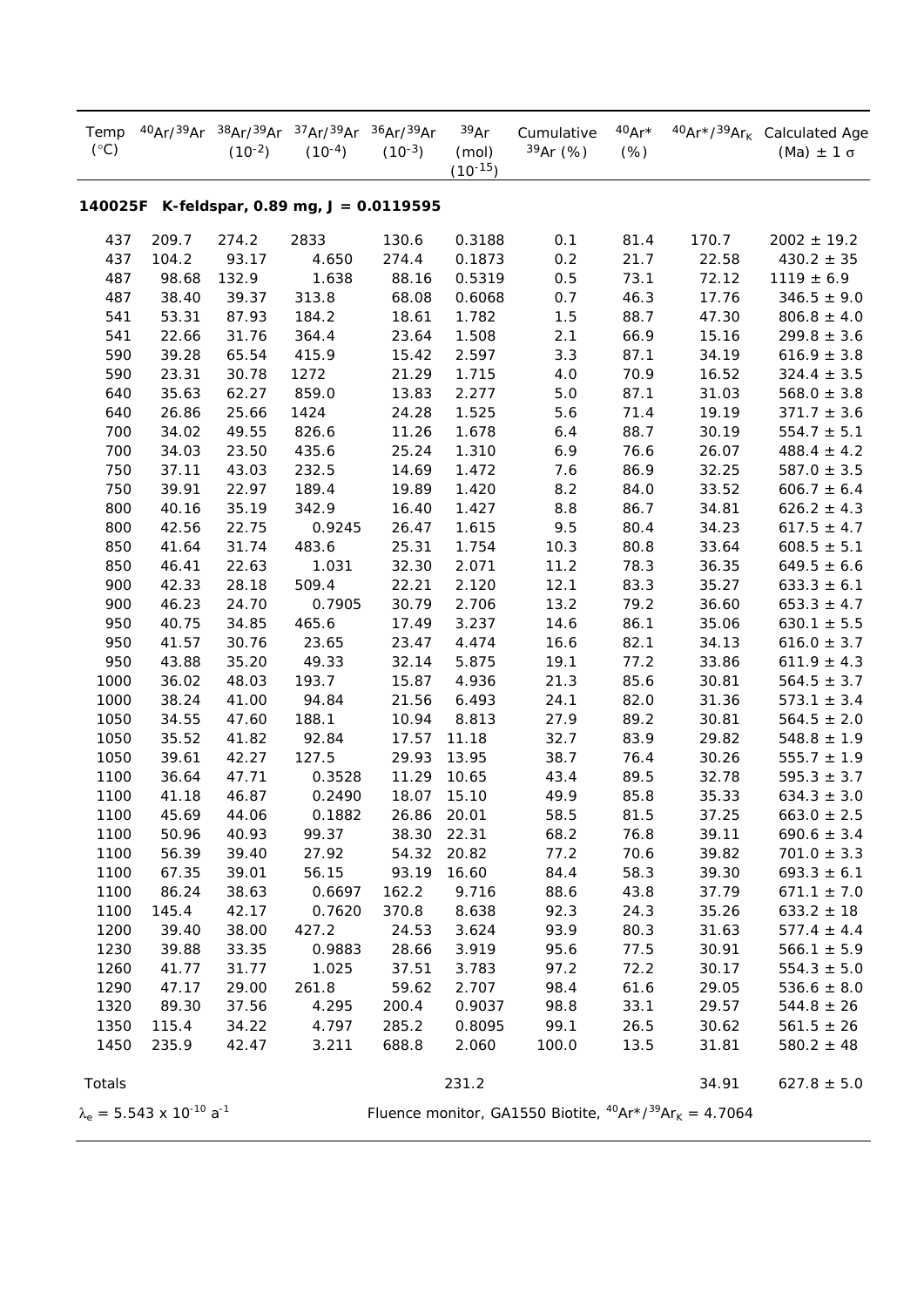| Temp<br>$(^{\circ}C)$                     | 40Ar/39Ar                                  | 38Ar/39Ar<br>$(10^{-2})$ | $37Ar^{39}Ar$<br>$(10^{-3})$ | 36Ar/39Ar<br>$(10^{-3})$ | 39Ar<br>(mol)<br>$(10^{-15})$ | Cumulative<br>$39Ar$ (%)                                                  | $40Ar*$<br>$(\%)$ |       | 40Ar*/39Ar <sub>k</sub> Calculated Age<br>(Ma) $\pm$ 1 $\sigma$ |  |
|-------------------------------------------|--------------------------------------------|--------------------------|------------------------------|--------------------------|-------------------------------|---------------------------------------------------------------------------|-------------------|-------|-----------------------------------------------------------------|--|
| 43738M K-feldspar, 0.98 mg, J = 0.0119751 |                                            |                          |                              |                          |                               |                                                                           |                   |       |                                                                 |  |
|                                           | 437 237.6                                  | 218.0                    | 0.8335                       | 366.8                    | 0.1568                        | 0.1                                                                       | 54.2              | 128.7 | $1679 \pm 119$                                                  |  |
|                                           | 437 174.8                                  | 113.8                    | 0.7287                       | 464.1                    | 0.1058                        | 0.1                                                                       | 21.2              | 37.09 | $661.4 \pm 130$                                                 |  |
|                                           | 487 169.5                                  | 137.6                    | 0.3342                       | 224.5                    | 0.2308                        | 0.2                                                                       | 60.6              | 102.7 | $1443 \pm 17.2$                                                 |  |
| 487                                       | 72.85                                      | 51.88                    | 64.85                        | 177.5                    | 0.3053                        | 0.3                                                                       | 27.3              | 19.91 | $384.7 \pm 32$                                                  |  |
| 541                                       | 85.44                                      | 113.8                    | 3.487                        | 45.52                    | 0.7645                        | 0.7                                                                       | 83.7              | 71.47 | $1113 \pm 4.4$                                                  |  |
| 541                                       | 29.86                                      | 32.20                    | 18.84                        | 43.83                    | 0.9108                        | 1.0                                                                       | 54.9              | 16.40 | $322.6 \pm 6.1$                                                 |  |
| 590                                       | 52.82                                      | 72.64                    | 19.19                        | 25.28                    | 1.725                         | 1.8                                                                       | 84.9              | 44.83 | $773.4 \pm 4.7$                                                 |  |
| 590                                       | 24.78                                      | 27.21                    | 16.42                        | 25.71                    | 1.813                         | 2.5                                                                       | 67.3              | 16.68 | $327.6 \pm 3.0$                                                 |  |
| 640                                       | 41.74                                      | 53.76                    | 41.24                        | 15.38                    | 2.604                         | 3.6                                                                       | 87.9              | 36.70 | $655.5 \pm 4.4$                                                 |  |
| 640                                       | 28.25                                      | 23.13                    | 28.14                        | 18.86                    | 2.559                         | 4.7                                                                       | 78.5              | 22.16 | $423.5 \pm 3.9$                                                 |  |
| 700                                       | 42.40                                      | 42.30                    | 32.30                        | 12.20                    | 2.974                         | 6.0                                                                       | 90.3              | 38.27 | $678.9 \pm 2.7$                                                 |  |
| 700                                       | 39.56                                      | 22.38                    | 50.34                        | 20.88                    | 3.079                         | 7.3                                                                       | 83.1              | 32.89 | $597.6 \pm 2.4$                                                 |  |
| 750                                       | 48.52                                      | 31.21                    | 54.73                        | 10.72                    | 3.477                         | 8.7                                                                       | 92.4              | 44.85 | $773.6 \pm 3.9$                                                 |  |
| 750                                       | 51.07                                      | 21.13                    | 62.60                        | 16.36                    | 3.824                         | 10.3                                                                      | 89.5              | 45.72 | $785.8 \pm 3.5$                                                 |  |
| 800                                       | 57.34                                      | 27.42                    | 88.16                        | 10.47                    | 3.650                         | 11.9                                                                      | 93.7              | 53.77 | $894.6 \pm 3.6$                                                 |  |
| 800                                       | 61.01                                      | 19.55                    | 90.36                        | 16.67                    | 4.004                         | 13.5                                                                      | 91.1              | 55.57 | $918.1 \pm 5.4$                                                 |  |
| 850                                       | 64.87                                      | 26.24                    | 108.9                        | 11.86                    | 3.652                         | 15.1                                                                      | 93.8              | 60.86 | $985.3 \pm 2.5$                                                 |  |
| 850                                       | 66.16                                      | 20.13                    | 79.85                        | 18.79                    | 4.377                         | 16.9                                                                      | 90.8              | 60.10 | $975.8 \pm 4.4$                                                 |  |
| 900                                       | 66.17                                      | 23.72                    | 63.21                        | 13.64                    | 4.360                         | 18.8                                                                      | 93.1              | 61.62 | $994.8 \pm 5.0$                                                 |  |
| 900                                       | 69.06                                      | 21.00                    | 72.73                        | 23.55                    | 5.534                         | 21.1                                                                      | 89.2              | 61.61 | $994.6 \pm 4.0$                                                 |  |
| 950                                       | 65.96                                      | 26.59                    | 41.52                        | 14.94                    | 5.171                         | 23.3                                                                      | 92.5              | 61.04 | $987.6 \pm 5.8$                                                 |  |
| 950                                       | 67.49                                      | 24.46                    | 48.66                        | 21.76                    | 6.681                         | 26.1                                                                      | 89.7              | 60.56 | $981.5 \pm 3.4$                                                 |  |
| 950                                       | 69.01                                      | 27.09                    | 28.44                        | 32.51                    | 7.779                         | 29.4                                                                      | 85.3              | 58.89 | $960.5 \pm 8.7$                                                 |  |
| 1000                                      | 65.72                                      | 43.61                    | 40.16                        | 19.68                    | 5.152                         | 31.5                                                                      | 90.4              | 59.39 | $966.9 \pm 5.8$                                                 |  |
| 1000                                      | 65.50                                      | 35.50                    | 26.67                        | 25.66                    | 7.537                         | 34.7                                                                      | 87.6              | 57.42 | $941.8 \pm 3.3$                                                 |  |
| 1050                                      | 61.54                                      | 43.61                    | 28.27                        | 15.55                    | 9.645                         | 38.8                                                                      | 91.7              | 56.44 | $929.3 \pm 3.2$                                                 |  |
| 1050                                      | 63.49                                      | 38.04                    | 32.91                        | 24.03                    | 13.13                         | 44.3                                                                      | 88.0              | 55.87 | $921.9 \pm 3.8$                                                 |  |
| 1050                                      | 67.21                                      | 40.38                    | 31.51                        | 34.74                    | 16.07                         | 51.0                                                                      | 84.0              | 56.42 | $929.1 \pm 3.4$                                                 |  |
| 1100                                      | 62.65                                      | 51.23                    | 33.30                        | 14.43                    | 11.75                         | 56.0                                                                      | 92.4              | 57.85 | $947.4 \pm 2.8$                                                 |  |
| 1100                                      | 67.26                                      | 48.53                    | 48.79                        | 26.28                    | 15.61                         | 62.6                                                                      | 87.7              | 59.02 | $962.1 \pm 3.4$                                                 |  |
| 1100                                      | 72.46                                      | 48.69                    | 34.85                        | 37.90                    | 19.10                         | 70.6                                                                      | 83.8              | 60.74 | $983.8 \pm 5.2$                                                 |  |
| 1100                                      | 81.40                                      | 47.13                    | 45.82                        | 63.46                    | 18.01                         | 78.2                                                                      | 76.3              | 62.16 | $1001 \pm 6.0$                                                  |  |
| 1100                                      | 94.69                                      | 48.49                    | 53.99                        | 107.4                    | 11.29                         | 82.9                                                                      | 66.0              | 62.48 | $1005 \pm 5.3$                                                  |  |
|                                           | 1100 117.9                                 | 50.68                    | 27.10                        | 175.7                    | 9.197                         | 86.8                                                                      | 55.5              | 65.42 | $1041 \pm 8.1$                                                  |  |
|                                           | 1100 159.9                                 | 53.04                    | 37.63                        | 320.2                    | 7.260                         | 89.9                                                                      | 40.5              | 64.71 | $1033 \pm 13.0$                                                 |  |
|                                           | 1100 247.8                                 | 59.56                    | 82.94                        | 604.8                    | 7.126                         | 92.9                                                                      | 27.7              | 68.64 | $1080 \pm 22.6$                                                 |  |
| 1200                                      | 72.71                                      | 50.84                    | 43.84                        | 18.27                    | 7.519                         | 96.0                                                                      | 91.9              | 66.80 | $1058 \pm 3.8$                                                  |  |
| 1230                                      | 77.22                                      | 51.67                    | 64.07                        | 34.08                    | 5.355                         | 98.3                                                                      | 86.3              | 66.63 | $1056 \pm 6.0$                                                  |  |
|                                           | 1260 103.6                                 | 52.99                    | 51.77                        | 116.3                    | 1.790                         | 99.0                                                                      | 66.3              | 68.74 | $1081 \pm 7.0$                                                  |  |
|                                           | 1290 144.8                                 | 54.09                    | 85.72                        | 260.2                    | 1.016                         | 99.5                                                                      | 46.5              | 67.38 | $1065 \pm 15.4$                                                 |  |
|                                           | 1320 176.8                                 | 53.10                    | 96.31                        | 360.8                    | 0.8457                        | 99.8                                                                      | 39.4              | 69.72 | $1093 \pm 14.4$                                                 |  |
|                                           | 1350 330.7                                 | 65.88                    | 123.9                        | 872.7                    | 0.4587                        | 100.0                                                                     | 21.9              | 72.38 | $1124 \pm 31.2$                                                 |  |
| Totals                                    |                                            |                          |                              |                          | 237.6                         |                                                                           |                   | 58.22 | $952.1 \pm 5.7$                                                 |  |
|                                           | $\lambda_e = 5.543 \times 10^{-10} a^{-1}$ |                          |                              |                          |                               | Fluence monitor, GA1550 Biotite, ${}^{40}Ar \times /{}^{39}Ar_K = 4.7003$ |                   |       |                                                                 |  |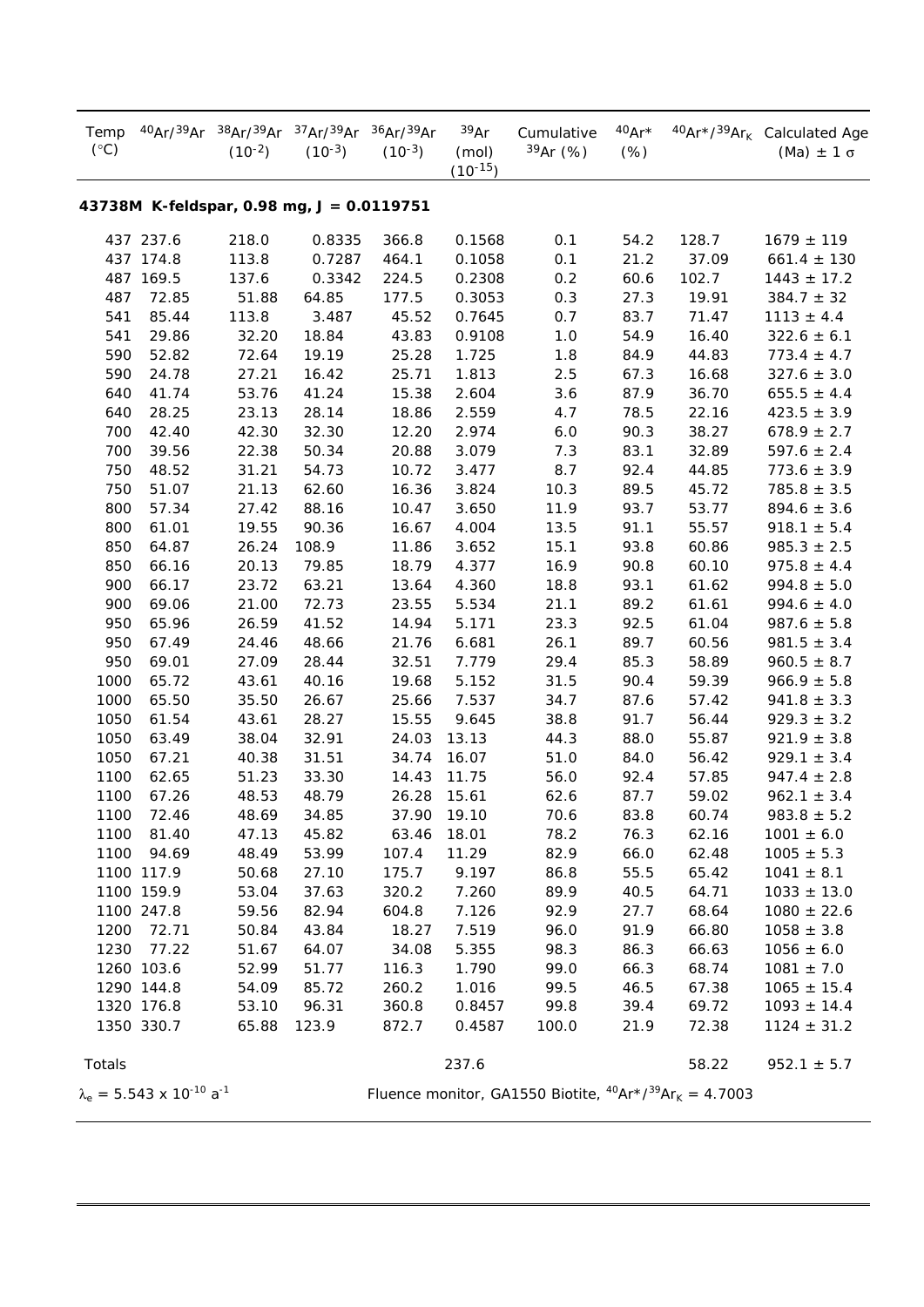| $(^{\circ}C)$ |                                            | $(10^{-2})$ | Temp 40Ar/39Ar 38Ar/39Ar 37Ar/39Ar 36Ar/39Ar<br>$(10^{-3})$ | $(10^{-3})$ | 39Ar<br>(mol)<br>$(10^{-15})$ | Cumulative<br>$39Ar$ (%)                                       | $(\%)$ |       | 40Ar* 40Ar*/39Ar <sub>k</sub> Calculated Age<br>$(Ma) \pm 1 \sigma$ |
|---------------|--------------------------------------------|-------------|-------------------------------------------------------------|-------------|-------------------------------|----------------------------------------------------------------|--------|-------|---------------------------------------------------------------------|
|               |                                            |             | 140175 K-feldspar, 0.89 mg, J = 0.0120106                   |             |                               |                                                                |        |       |                                                                     |
| 437           | 488.8                                      | 78.85       | 19169                                                       | 210.6       | 0.0556                        | 0.0                                                            | 87.6   | 435.5 | $3295 \pm 461$                                                      |
| 437           | 436.6                                      | 67.16       | 29.06                                                       | 1381        | 0.0405                        | 0.1                                                            | $6.4$  | 27.82 | $518.8 \pm 430$                                                     |
| 487           | 218.3                                      | 50.94       | 1959                                                        | 381.1       | 0.0833                        | 0.1                                                            | 48.3   | 105.6 | $1474 \pm 94$                                                       |
| 487           | 202.9                                      | 39.78       | 3638                                                        | 554.1       | 0.0979                        | 0.1                                                            | 19.2   | 39.15 | $693.5 \pm 95$                                                      |
| 541           | 131.7                                      | 32.33       | 1252                                                        | 140.6       | 0.1816                        | 0.2                                                            | 68.2   | 89.89 | $1318 \pm 25$                                                       |
| 541           | 91.23                                      | 27.83       | 943.3                                                       | 208.3       | 0.2257                        | 0.4                                                            | 32.1   | 29.27 | $542.1 \pm 22$                                                      |
| 590           | 80.02                                      | 23.29       | 102.9                                                       | 75.62       | 0.3893                        | 0.6                                                            | 71.4   | 57.17 | $940.8 \pm 11$                                                      |
| 590           | 63.01                                      | 21.74       | 360.0                                                       | 108.0       | 0.4866                        | 0.8                                                            | 48.6   | 30.64 | $563.8 \pm 11$                                                      |
| 640           | 51.08                                      | 20.87       | 645.7                                                       | 42.09       | 0.8069                        | 1.2                                                            | 74.8   | 38.22 | $679.8 \pm 7.8$                                                     |
| 640           | 54.67                                      | 19.65       | 116.7                                                       | 60.55       | 1.009                         | 1.7                                                            | 66.4   | 36.29 | $651.0 \pm 7.8$                                                     |
| 691           | 49.43                                      | 18.98       | 86.75                                                       | 22.32       | 1.358                         | 2.4                                                            | 85.6   | 42.32 | $739.6 \pm 4.5$                                                     |
| 691           | 53.32                                      | 18.31       | 116.3                                                       | 30.05       | 2.151                         | 3.5                                                            | 82.4   | 43.96 | $763.0 \pm 4.0$                                                     |
| 750           | 54.44                                      | 18.00       | 41.82                                                       | 12.03       | 2.836                         | $5.0$                                                          | 92.5   | 50.39 | $851.8 \pm 4.7$                                                     |
| 750           | 61.44                                      | 17.74       | 0.5480                                                      | 18.80       | 3.677                         | 6.9                                                            | 90.1   | 55.36 | $917.5 \pm 3.3$                                                     |
| 800           | 63.44                                      | 17.66       | 0.6122                                                      | 11.02       | 3.293                         | 8.6                                                            | 94.1   | 59.67 | $972.6 \pm 2.6$                                                     |
| 800           | 69.97                                      | 17.55       | 47.95                                                       | 19.34       | 3.733                         | 10.5                                                           | 91.1   | 63.75 | $1023 \pm 3.5$                                                      |
| 850           | 72.40                                      | 17.78       | 168.4                                                       | 10.58       | 3.605                         | 12.4                                                           | 95.0   | 68.77 | $1084 \pm 6.9$                                                      |
| 850           | 76.28                                      | 17.63       | 60.01                                                       | 19.20       | 5.552                         | 15.2                                                           | 91.9   | 70.11 | $1100 \pm 6.0$                                                      |
| 900           | 76.14                                      | 17.94       | 0.5411                                                      | 9.447       | 5.335                         | 18.0                                                           | 95.7   | 72.83 | $1131 \pm 2.4$                                                      |
| 900           | 76.27                                      | 17.31       | 0.3552                                                      | 14.18       | 8.136                         | 22.2                                                           | 93.8   | 71.55 | $1117 \pm 5.7$                                                      |
| 950           | 76.27                                      | 17.66       | 0.4218                                                      | 8.985       | 6.857                         | 25.7                                                           | 95.8   | 73.10 | $1134 \pm 4.6$                                                      |
| 950           | 77.66                                      | 17.87       | 0.2948                                                      | 12.96       | 9.821                         | 30.7                                                           | 94.4   | 73.31 | $1137 \pm 4.5$                                                      |
| 950           | 80.59                                      | 18.65       | 0.2740                                                      | 23.17       | 10.60                         | 36.2                                                           | 90.9   | 73.23 | $1136 \pm 3.5$                                                      |
| 1000          | 79.46                                      | 18.73       | 44.19                                                       | 15.04       | 4.775                         | 38.7                                                           | 93.8   | 74.50 | $1150 \pm 4.6$                                                      |
| 1000          | 80.97                                      | 17.77       | 61.99                                                       | 21.90       | 13.19                         | 45.5                                                           | 91.4   | 74.02 | $1145 \pm 10.9$                                                     |
| 1050          | 80.04                                      | 18.76       | 53.72                                                       | 12.15       | 6.402                         | 48.7                                                           | 94.9   | 75.94 | $1167 \pm 4.4$                                                      |
| 1050          | 82.40                                      | 18.36       | 57.97                                                       | 24.88       | 8.498                         | 53.1                                                           | 90.5   | 74.53 | $1151 \pm 5.9$                                                      |
| 1050          | 92.40                                      | 19.88       | 150.0                                                       | 52.95       | 9.807                         | 58.2                                                           | 82.5   | 76.27 | $1171 \pm 6.3$                                                      |
| 1100          | 83.54                                      | 19.23       | 124.9                                                       | 18.95       | 6.380                         | 61.5                                                           | 92.7   | 77.45 | $1184 \pm 4.0$                                                      |
| 1100          | 88.07                                      | 18.99       | 0.5386                                                      | 35.45       | 9.284                         | 66.2                                                           | 87.5   | 77.08 | $1180 \pm 5.5$                                                      |
| 1100          | 96.78                                      | 19.38       | 0.4361                                                      | 63.15 11.48 |                               | 72.1                                                           | 80.2   | 77.60 | $1186 \pm 6.0$                                                      |
| 1100          | 110.4                                      | 20.58       | 192.5                                                       | 116.2       | 8.425                         | 76.5                                                           | 68.5   | 75.61 | $1163 \pm 6.1$                                                      |
| 1100          | 134.3                                      | 22.55       | 1.185                                                       | 197.1       | 7.228                         | 80.2                                                           | 56.2   | 75.54 | $1162 \pm 9.1$                                                      |
| 1100          | 178.9                                      | 25.71       | 1254                                                        | 335.9       | 6.282                         | 83.4                                                           | 44.3   | 79.35 | $1205 \pm 14.9$                                                     |
| 1100          | 232.6                                      | 28.88       | 716.6                                                       | 516.8       | 4.803                         | 85.9                                                           | 34.1   | 79.36 | $1205 \pm 18.7$                                                     |
| 1100          | 346.4                                      | 36.60       | 1.481                                                       | 898.3       | 5.912                         | 88.9                                                           | 23.2   | 80.47 | $1217 \pm 36.5$                                                     |
| 1200          | 91.41                                      | 19.46       | 1.983                                                       | 42.18       | 2.596                         | 90.3                                                           | 85.8   | 78.43 | $1195 \pm 12.3$                                                     |
| 1230          | 83.69                                      | 18.12       | 314.2                                                       | 29.80       | 6.363                         | 93.6                                                           | 88.9   | 74.41 | $1149 \pm 8.9$                                                      |
| 1260          | 90.34                                      | 18.31       | 0.6645                                                      | 45.86       | 4.533                         | 95.9                                                           | 84.4   | 76.26 | $1170 \pm 5.6$                                                      |
| 1290          | 110.3                                      | 20.10       | 514.7                                                       | 121.8       | 2.349                         | 97.1                                                           | 66.9   | 73.83 | $1143 \pm 12.5$                                                     |
| 1320          | 175.9                                      | 25.05       | 335.5                                                       | 340.7       | 1.049                         | 97.6                                                           | 42.5   | 74.76 | $1153 \pm 14.3$                                                     |
| 1350          | 161.3                                      | 25.05       | 553.8                                                       | 302.6       | 1.518                         | 98.4                                                           | 44.3   | 71.51 | $1116 \pm 16.5$                                                     |
| 1450          | 582.1                                      | 50.49       |                                                             | 1.672 1794  | 3.092                         | 100.0                                                          | 8.9    | 51.58 | $867.7 \pm 60$                                                      |
| Totals        |                                            |             |                                                             |             | 194.3                         |                                                                |        | 72.49 | $1127 \pm 8.9$                                                      |
|               | $\lambda_e = 5.543 \times 10^{-10} a^{-1}$ |             |                                                             |             |                               | Fluence monitor, GA1550 Biotite, $^{40}Ar^{39}Ar_{K} = 4.6864$ |        |       |                                                                     |